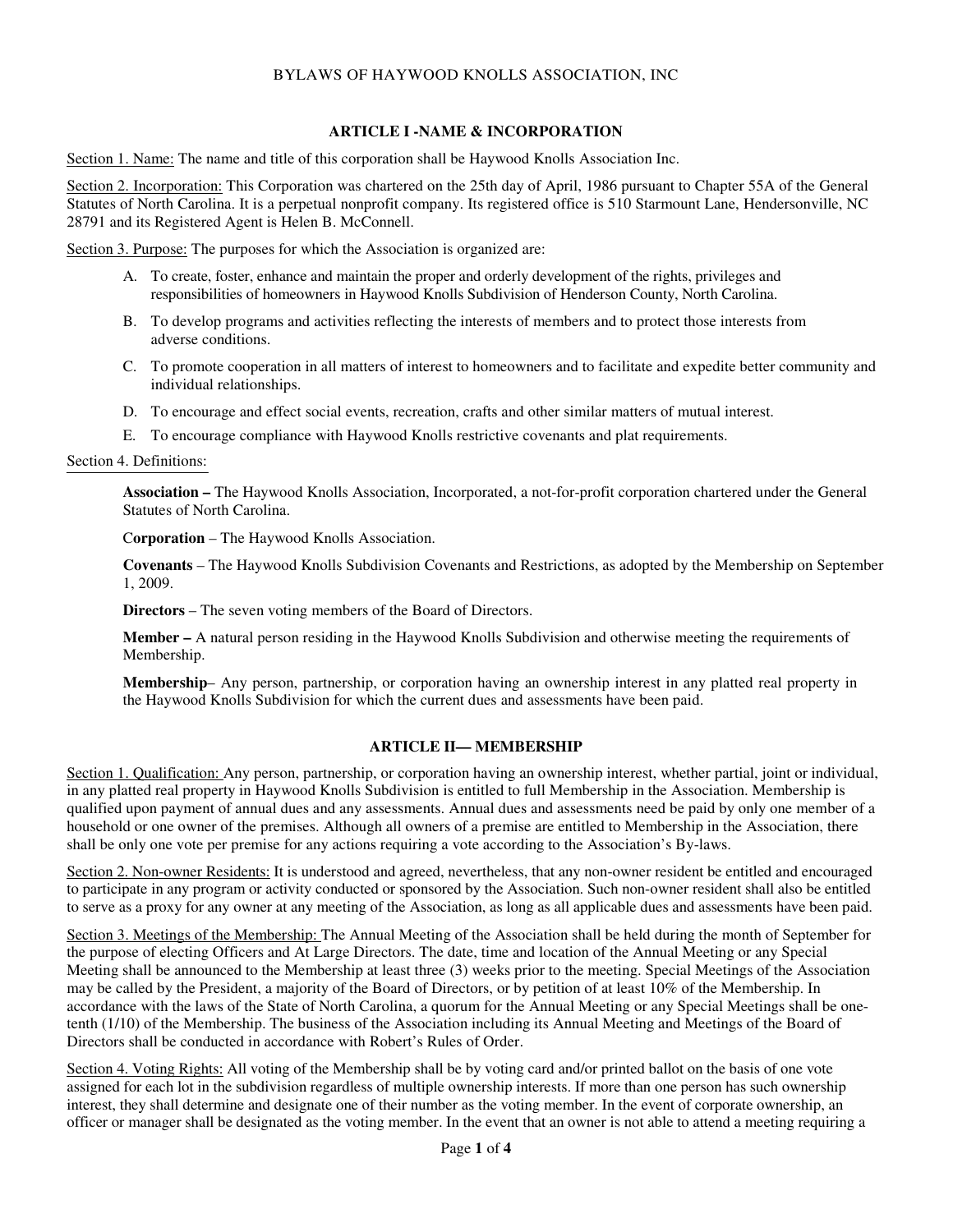vote from the Membership, an absentee vote can be cast either by submitting the vote in writing to the Board prior to the meeting, or by assigning another individual to cast the Member's vote so long as written permission is presented to the Board prior to the call for vote.

Section 5. Termination of Membership: Any Member who has died, or resigned for any reason, or who has conveyed all rights, title and interest in the real estate which is the basis of such Membership shall not thereafter have any interest in or claim upon the property or assets of the Association or any right to vote.

Section 6. Transfer of Membership: Membership in Haywood Knolls Association, Inc. shall not be transferable or assignable to any person, partnership or corporation that is not an owner or resident of any platted real property in the Haywood Knolls Subdivision. In the event of the sale of property, Membership may be transferred to the new owner(s) providing that Membership dues and assessments are fully paid.

Section 7. Membership During "For Sale" Period: If any property owner puts his or her real estate up for sale, he or she is still responsible for the payment of annual dues and assessments regardless of whether the sale is pending or not until such time as the transfer of the property is completed.

# **ARTICLE III - BOARD OF DIRECTORS**

Section 1. Board of Directors: The Board of Directors shall consist of seven (7) voting Members elected by the Association Membership at the Annual Meeting as provided in Article II, Section 3 of these Bylaws. The Board shall be comprised of four (4) Officers elected annually and three (3) Directors at Large elected for staggered three year terms. Only Members who are residents of the Haywood Knolls Subdivision shall serve as Officers or Directors at Large.

Section 2. Meetings of the Board of Directors: The Board shall meet at least quarterly and a quorum shall consist of four voting members. Special meetings of the Board of Directors may be called at any time by the President or upon written request of any three (3) other Directors. Such written request shall be delivered to the Secretary and shall state the specific purpose for which such special meeting is requested. In either event, the members of the Board shall be entitled to at least three (3) days prior notice. Any action required or permitted to be taken at any meeting of the Board of Directors may also be taken without a meeting if four (4) Directors consent thereto by electronic email. The written consents to each such action, and any actions taken, shall be filed with the minutes of the proceedings of the Board of Directors.

Section 3. Nominations and Election: The Nominating Committee shall submit to the Annual Meeting the name of at least one candidate for each Officer to be elected, and for each vacated Director at Large position. Nominations for Officers and Directors at Large will also be accepted from the floor. Officers and Directors at Large shall be elected by majority vote of the Membership. The Officers and Directors at Large so elected shall assume office at the end of the Annual Meeting, and shall continue in office until their successors are elected.

Section 4. Term of Service and Vacancies: The term of service for Directors at Large is three (3) years. Should any Board member retire, resign, leave office or otherwise become ineligible to continue in office, prior to the expiration of his or her term, the Board may, at its next meeting, vote to elect a temporary replacement to fill the vacancy. In the case of a vacancy for Director at Large during the first two years of that Director's term, the Membership at the next Annual Meeting shall vote to elect a Member to complete the balance of that term.

Section 5. Duties of the Board of Directors: The Board of Directors governs the business affairs of the Association. The Board is assigned the powers and duties necessary for the business administration of the Association by the By-Laws. The Board is primarily responsible for setting the annual budget, levying the association assessment, enforcing the Covenants, engaging contractors, purchasing insurance and paying applicable taxes. The Board is further charged with the responsibility of ensuring the preservation of the essential character of the subdivision through preparation and submission for Membership approval, of extensions or revisions to existing Covenants.

Section 6. Absences – If during the first two years of the term of office of a Director at Large, the Director is absent without excuse from two or more of the regularly scheduled meetings of the Board of Directors within a given year, that seat shall become vacant. The Board may vote to elect a Member as a temporary replacement until a vote of the Membership at the subsequent Annual Meeting to fill the seat for the remainder of the three year term.

Section 7. Compensation – Directors are not compensated. However, the Board may provide for the reimbursement to any Director of reasonable and necessary expenses incurred on behalf of the Association in the course of their duties as a Board member.

Section 8. Conflict of Interest – Whenever a Director at Large or Officer has a financial or personal interest in any matter coming before the Board, the affected person shall (i) fully disclose the nature of the interest and (ii) withdraw from discussion, lobbying and voting on the matter. The minutes of meetings at which such votes are taken shall record such disclosures, abstention, and the rationale for approval.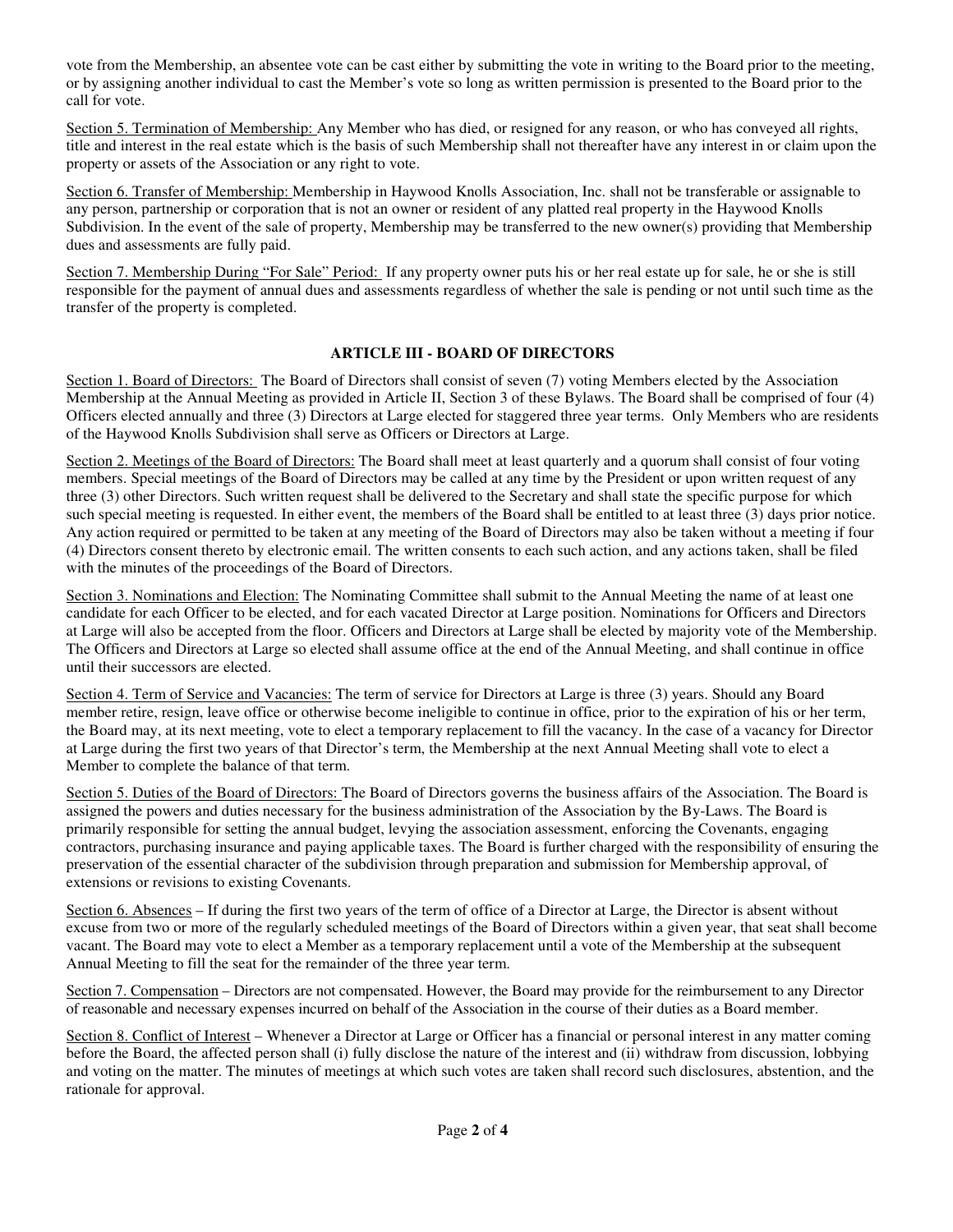#### **ARTICLE IV - OFFICERS**

Section 1. Officers: The Officers of the Association shall consist of a President, Vice-President, Secretary, and Treasurer, all of whom shall be Members. All officers shall be elected at the Annual Meeting for a term of one (1) year and shall hold office until their successors are duly elected. No Member shall serve as President for more than three (3) consecutive years, nor any other Officer for more than five (5) consecutive years.

Section 2. Duties of the President: It shall be the duty of the President to preside over all meetings of the Board of Directors and all meetings of the Association and to have general supervision of the business affairs of the Association. The President shall sign on behalf of the Association all written contracts, deeds, mortgages, notes and other legal documents and shall perform such other duties as may be assigned by the Board of Directors.

Section 3. Duties of the Vice President: The Vice President shall act in the place and stead of the President in the event of the President's absence, inability or refusal to act, and, in such capacity, shall have all the powers and responsibilities of the President. The Vice-President shall, moreover, perform such duties as may be designated by the President and/or the Board of Directors.

Section 4. Duties of the Secretary: The Secretary shall issue notices of the meetings of the Association and the meetings of the Board of Directors and shall attend and keep accurate and complete minutes of the same; shall keep custody of the corporate seal, all corporate books, records and papers and shall attest his or her signature on all corporate papers required to be attested. The Secretary shall maintain the Membership roster and verify Membership for any purpose requiring the vote of the Membership. In the absence or disability of the Secretary his or her duties shall be performed by such member of the Board of Directors as it shall designate.

Section 5. Duties of the Treasurer: The Treasurer shall be responsible for collecting all dues and assessments and shall be accountable for all funds of the Association; shall maintain a checking account and shall sign all checks of the Association; shall maintain such savings account or accounts as are necessary to carry out the policies of the Board; shall prepare and file all State and Federal tax filings as may be required; and shall maintain accurate and complete records of income and expenditures. In the absence or disability of the Treasurer his or her duties shall be performed by such member of the Board of Directors as it shall designate.

# **ARTICLE V — FINANCES**

Section 1. Budget: No less than three (3) weeks prior to the Annual Meeting, the Board of Directors shall submit to the Membership an accounting of the past year's income and expenses and a proposed budget for the ensuing fiscal year for their consideration and action at the Annual Meeting. The budget is ratified unless at that meeting a majority of the Membership rejects the budget. In that event, the budget last ratified by the Membership shall be continued until such time as they ratify a subsequent budget proposed by the Board of Directors.

Section 2. Dues and Assessments: Each voting Membership shall pay each year, dues of a specified sum, which amount shall be recommended by the Board of Directors and approved by the Membership at an Annual Meeting. Any change in the amount of the annual dues shall require a simple majority vote of the Membership. No assessment shall be required of the members except on the vote of two-thirds of the voting Membership at any Annual or Special Meeting. In the event any Member shall fail to pay dues or assessments within sixty (60) days after the beginning of the fiscal year or after the date any assessment is approved, then such Member shall have no voting rights until after such amounts are paid.

Section 3. Funds: All funds of the Association shall be deposited in such financial institutions as the Board of Directors shall designate. All checks and savings account withdrawals exceeding \$300.00 shall require the signature of both the President and the Treasurer.

Section 4. Annual Audit: The books and records of the Treasurer shall be audited each year, preceding the Annual Meeting of the Membership, by a committee, no member of which shall be an Officer or Director at Large. This committee shall make its report at the Annual Meeting and such report shall be made a part of the minutes of the meeting. The fiscal year of the Association shall begin July 1.

# **ARTICLE VI – COMMITTEES**

Section 1. Standing Committees: There shall be the following Standing Committees established to carry out such programs, activities, and objectives as shall be designated and assigned from time to time by the Board of Directors.